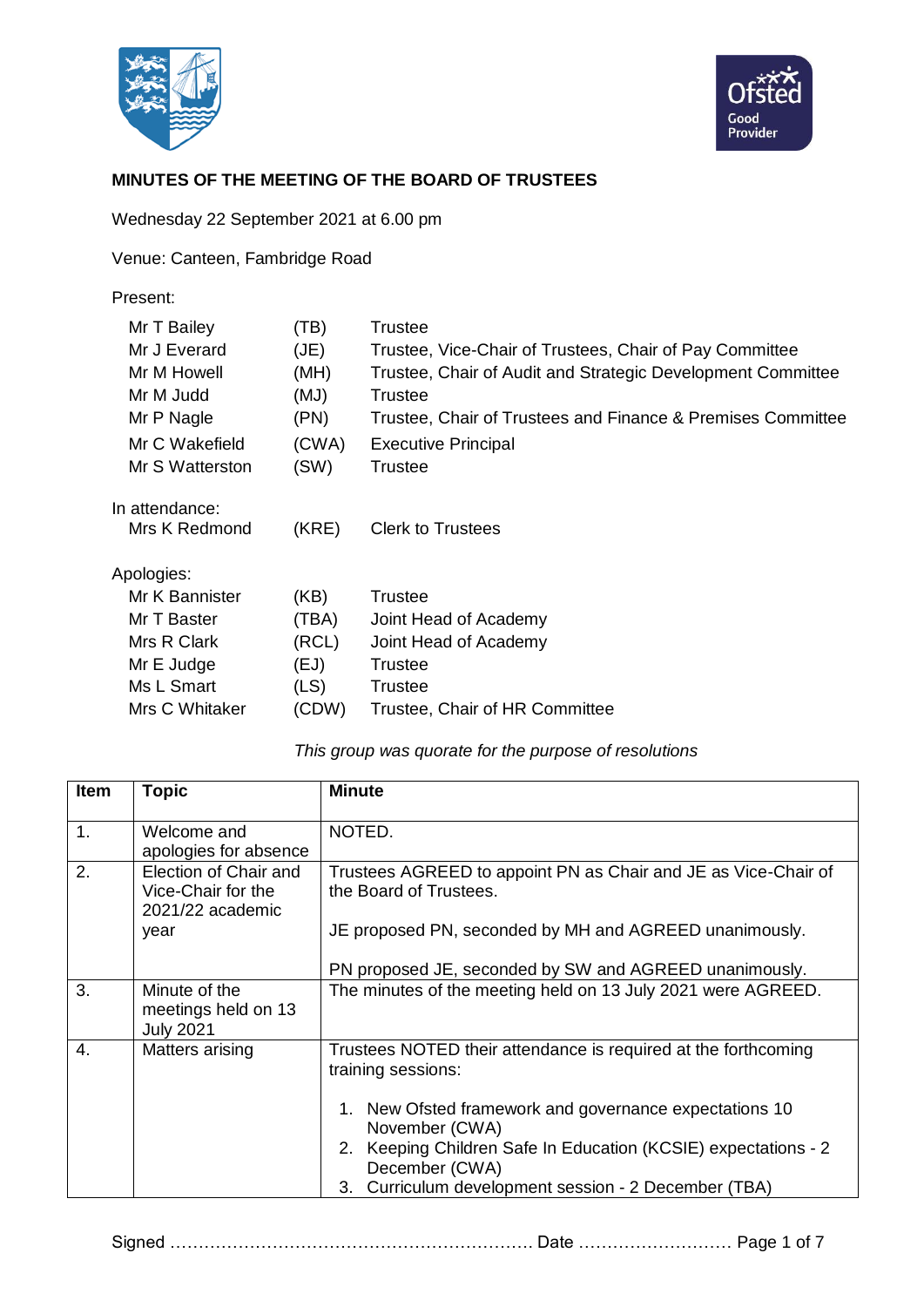| 5.  | Declaration of<br><b>Business Interests</b>                                                                    | There were no new declarations of business interests and no<br>Trustee recorded any conflict of interest with the items on the<br>agenda or the receipt or giving of any gifts or hospitality since the<br>last meeting.                                                                                                                                                                                                                                                                                                                                                                                                                                                                                                                                                                                                                                                                                                            |  |
|-----|----------------------------------------------------------------------------------------------------------------|-------------------------------------------------------------------------------------------------------------------------------------------------------------------------------------------------------------------------------------------------------------------------------------------------------------------------------------------------------------------------------------------------------------------------------------------------------------------------------------------------------------------------------------------------------------------------------------------------------------------------------------------------------------------------------------------------------------------------------------------------------------------------------------------------------------------------------------------------------------------------------------------------------------------------------------|--|
| 6.  | Declaration of<br>Business Interests -<br>annual return 2021/22                                                | Trustees NOTED the requirement to complete and return the<br>updated annual return form to the Clerk.                                                                                                                                                                                                                                                                                                                                                                                                                                                                                                                                                                                                                                                                                                                                                                                                                               |  |
| 7.  | Chair's Action                                                                                                 | Trustees RATIFIED the following Chair's APPROVALS which were<br>required due to the urgency of the implementation of the policies:<br>1. Grades Appeals Policy on 15 July 2021<br>CWA advised that very few appeals had been made; six<br>students made seven stage one appeals and none went to<br>stage 2. CWA advised that this was indicative of a sound and<br>robust process with exemplary leadership by RCL who was<br>supported by the great efforts of the staff involved. Only six<br>samples were requested by the external moderator. Trustees<br>thanked CWA and his staff for all their efforts.<br>2. Admissions Policies: 2021-22, 2022-23 and 2023-24 on 31<br>August 2021<br>The policies were amended to reflect the publication of the<br>updated School Admissions Code 2021 effective from 1<br>September 2021. CWA advised that the amendments were<br>mainly around the wording for Looked After Children. |  |
| 8.  | <b>Trustees Handbook</b><br>and appendices<br>(including Terms of<br>Reference and<br>Committee<br>Membership) | Trustees acknowledged and AGREED the Handbook for 2021/22<br>which included the Code of Conduct and Terms of Reference.                                                                                                                                                                                                                                                                                                                                                                                                                                                                                                                                                                                                                                                                                                                                                                                                             |  |
| 9.  | Finance                                                                                                        | Trustees RECEIVED the Management Accounts to 31 August 2021.<br>PN advised that the accounts are in line with the agreed budget for<br>2021/22 and will be examined in further detail at the Finance &<br>Premises Committee on 6 October.                                                                                                                                                                                                                                                                                                                                                                                                                                                                                                                                                                                                                                                                                          |  |
| 10. | <b>Policy List</b>                                                                                             | Trustees NOTED the current policy list.                                                                                                                                                                                                                                                                                                                                                                                                                                                                                                                                                                                                                                                                                                                                                                                                                                                                                             |  |
| 11  | Policies for approval                                                                                          | Trustees NOTED the following policies:<br>1. CCTV - Approved subject to the following amendments:<br>Page 2 - Action Plan:<br>Reorder the bullet points to:<br>safeguarding the public<br>monitoring the security<br>prosecution of offenders<br>detection of crime                                                                                                                                                                                                                                                                                                                                                                                                                                                                                                                                                                                                                                                                 |  |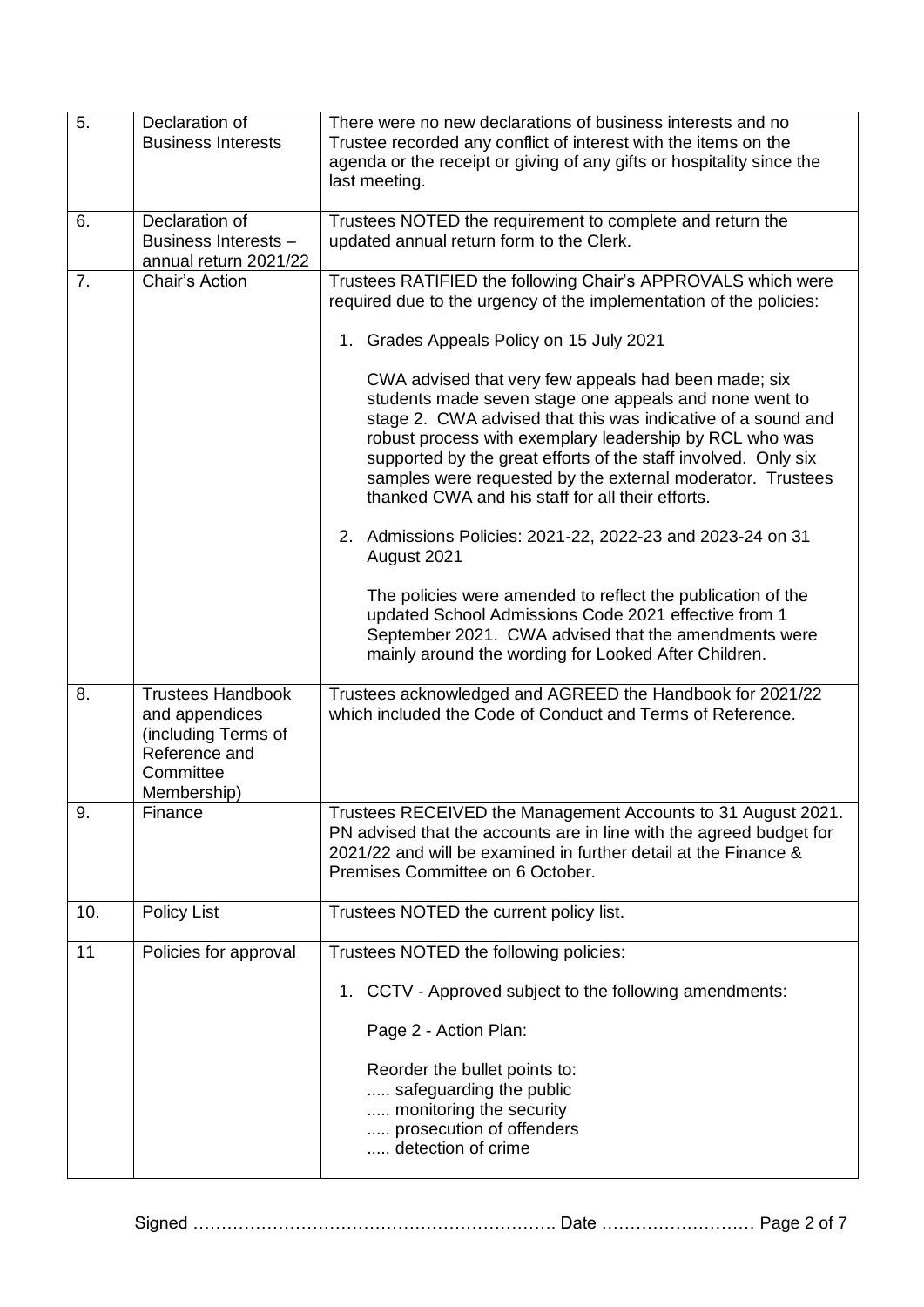|    |                                        | Reword the last sentence along the lines of: The academy uses<br>the CCTV system to inform investigations.                                                                                                                                                                                                                                                                                                                                                                                                                                                                                                                                                                             |
|----|----------------------------------------|----------------------------------------------------------------------------------------------------------------------------------------------------------------------------------------------------------------------------------------------------------------------------------------------------------------------------------------------------------------------------------------------------------------------------------------------------------------------------------------------------------------------------------------------------------------------------------------------------------------------------------------------------------------------------------------|
|    |                                        | Trustees asked that a due diligence report be submitted to the<br>upcoming Finance & Premises Committee meeting on CCTV<br>signage and camera positions.                                                                                                                                                                                                                                                                                                                                                                                                                                                                                                                               |
|    |                                        | 2. Financial Regulations and Scheme of Delegation - Approved<br>subject to the following amendments:                                                                                                                                                                                                                                                                                                                                                                                                                                                                                                                                                                                   |
|    |                                        | Nomenclature to be checked throughout and especially<br>point 2 - estates should read premises<br><b>Principal should read Executive Principal</b><br>Point 502 - should read Joint Heads of Academy and not<br>Vice Executive Principals and add Director of HR and<br>Director of Finance<br>Point 504 should read Chair and not Chairman and to<br>check document for similar references.<br>Point 205 be reviewed as bullet point 2 and 4 seem to be<br>repetition. PN suggested that if the Finance & Premises<br>Committee had an upcoming meeting then approval is<br>submitted there but if not then the Chair of the Board and<br>Chair of Finance to approve sums over £50k. |
|    |                                        | 3. Gifts and Hospitality - AGREED                                                                                                                                                                                                                                                                                                                                                                                                                                                                                                                                                                                                                                                      |
|    |                                        | 4. Investment - AGREED                                                                                                                                                                                                                                                                                                                                                                                                                                                                                                                                                                                                                                                                 |
|    |                                        | 5. Peer on Peer Abuse – new model policy provided by local<br>authority. AGREED                                                                                                                                                                                                                                                                                                                                                                                                                                                                                                                                                                                                        |
|    |                                        | 6. Child Protection – noted changes to the model policy provided<br>by local authority - AGREED.                                                                                                                                                                                                                                                                                                                                                                                                                                                                                                                                                                                       |
|    |                                        | 7. Anti-Bullying – noted changes made to the policy – AGREED.                                                                                                                                                                                                                                                                                                                                                                                                                                                                                                                                                                                                                          |
|    |                                        | 8. Behaviour Management – noted changes made to the policy –<br>AGREED.                                                                                                                                                                                                                                                                                                                                                                                                                                                                                                                                                                                                                |
|    |                                        | PN proposed ADOPTION of the policies, seconded by JE and<br>AGREED unanimously.                                                                                                                                                                                                                                                                                                                                                                                                                                                                                                                                                                                                        |
| 12 | <b>Executive Principal's</b>           | CWA provided a verbal report:                                                                                                                                                                                                                                                                                                                                                                                                                                                                                                                                                                                                                                                          |
|    | report including a<br>strategic update | b) Start of term                                                                                                                                                                                                                                                                                                                                                                                                                                                                                                                                                                                                                                                                       |
|    |                                        | It had been a very good start to the beginning of term and<br>climate walks have taken place; the profile of the academy<br>continues to improve.                                                                                                                                                                                                                                                                                                                                                                                                                                                                                                                                      |
|    |                                        | There is a lovely atmosphere and CWA has been very<br>impressed with the new Year 7 students. The new Year 12<br>students have also started well including the external<br>applicants.                                                                                                                                                                                                                                                                                                                                                                                                                                                                                                 |
|    |                                        |                                                                                                                                                                                                                                                                                                                                                                                                                                                                                                                                                                                                                                                                                        |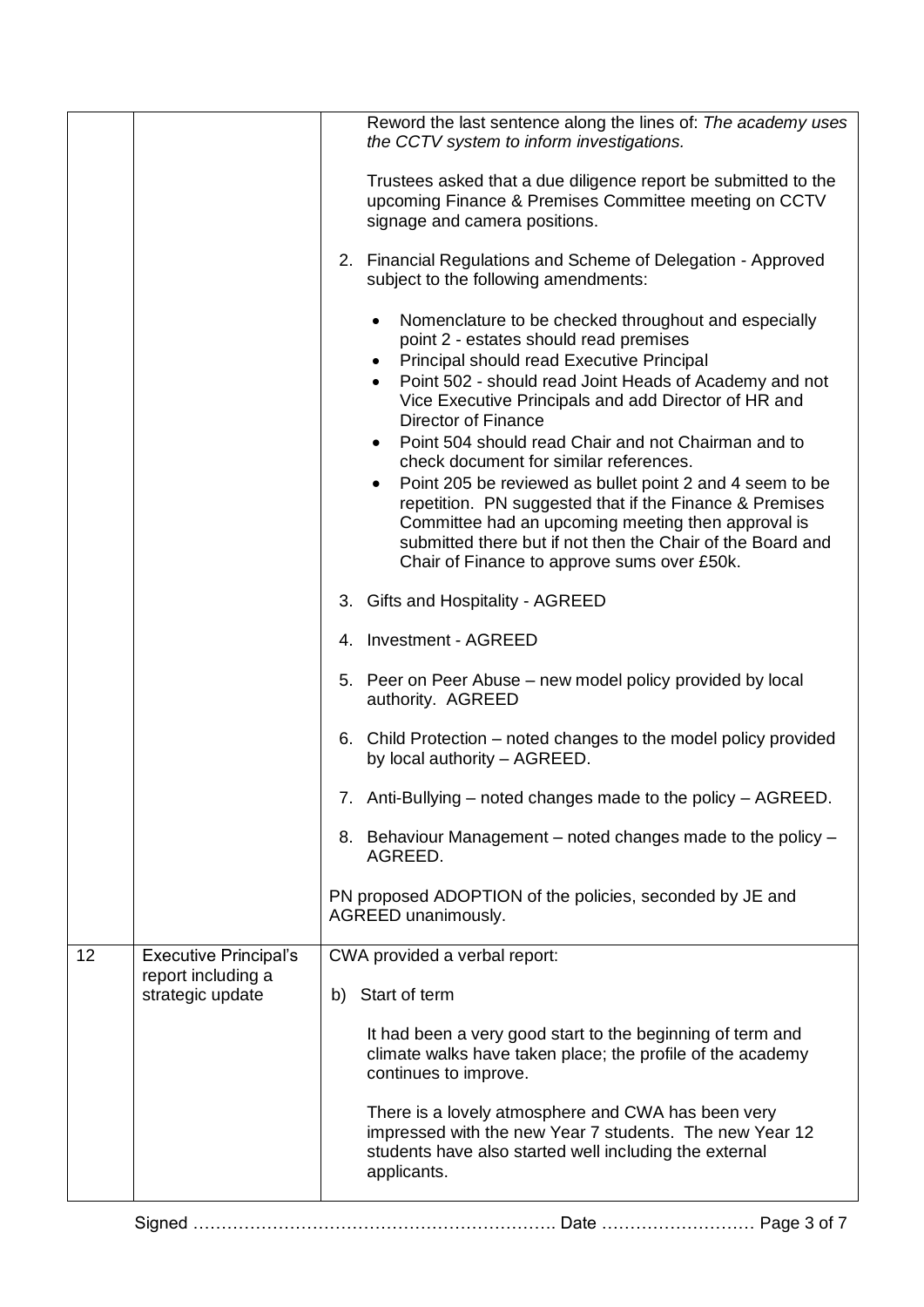|    | PN asked what the attendance figures were. CWA advised that<br>the national average is 91% and the academy is at 92.3%.                                                                                                                                                                                                                                                                                                                                                                       |  |
|----|-----------------------------------------------------------------------------------------------------------------------------------------------------------------------------------------------------------------------------------------------------------------------------------------------------------------------------------------------------------------------------------------------------------------------------------------------------------------------------------------------|--|
| C) | Admissions                                                                                                                                                                                                                                                                                                                                                                                                                                                                                    |  |
|    | There are tours taking place every day with phenomenal<br>feedback and the academy is highly likely to be heavily<br>oversubscribed again for admissions for September 2022. Both<br>Open Evenings will be held virtually again this year.                                                                                                                                                                                                                                                    |  |
|    | d) Staffing:                                                                                                                                                                                                                                                                                                                                                                                                                                                                                  |  |
|    | there are no teacher vacancies<br>there are support staff vacancies: two cover supervisors,<br>two learning support assistants and one cleaner<br>there are no staff on long term sickness absence<br>there are a number of pregnancies and all risk<br>assessments in place.                                                                                                                                                                                                                 |  |
|    | e) Curriculum and Personal Development                                                                                                                                                                                                                                                                                                                                                                                                                                                        |  |
|    | Curriculum maps are available on the academy website – clear,<br>sequenced and detailed. These are strong but require<br>embedding with middle leadership being encouraged to take<br>further ownership. MH suggested Faculty Leaders present to<br>Trustees to understand how these curriculum maps are<br>performing. CWA agreed and suggested incorporating<br>presentations by the core subjects of English, Mathematics and<br>Science into the training session with TBA on 2 December. |  |
|    | A number of 'peer on peer abuse' action plan meetings have<br>taken place which produced a very clear plan for the next stage<br>involving students and parental surveys in two tranches:                                                                                                                                                                                                                                                                                                     |  |
|    | i) settling in surveys for Years 7, 9 and 12 to include<br>safeguarding to benchmark what they know at the start of<br>the first half-term and then benchmark at the end to see<br>how they feel and what observations need to be taken at<br>that point                                                                                                                                                                                                                                      |  |
|    | benchmarking Years 7, 8, 9, 10 and 11 at the beginning of<br>ii)<br>the second half of the autumn term and then again at end<br>of term to provide evidence and to inform the next stages<br>of the curriculum Personal Development action plan.                                                                                                                                                                                                                                              |  |
|    | CWA advised that two cyber specialists, previously with the<br>police service, will be presenting to Year 9 in two groups and<br>also to Year 7. There will also be sessions with pastoral staff<br>and staff teaching Personal Development.                                                                                                                                                                                                                                                  |  |
|    | CWA reminded Trustees that they are very welcome to have a<br>tour at any time.                                                                                                                                                                                                                                                                                                                                                                                                               |  |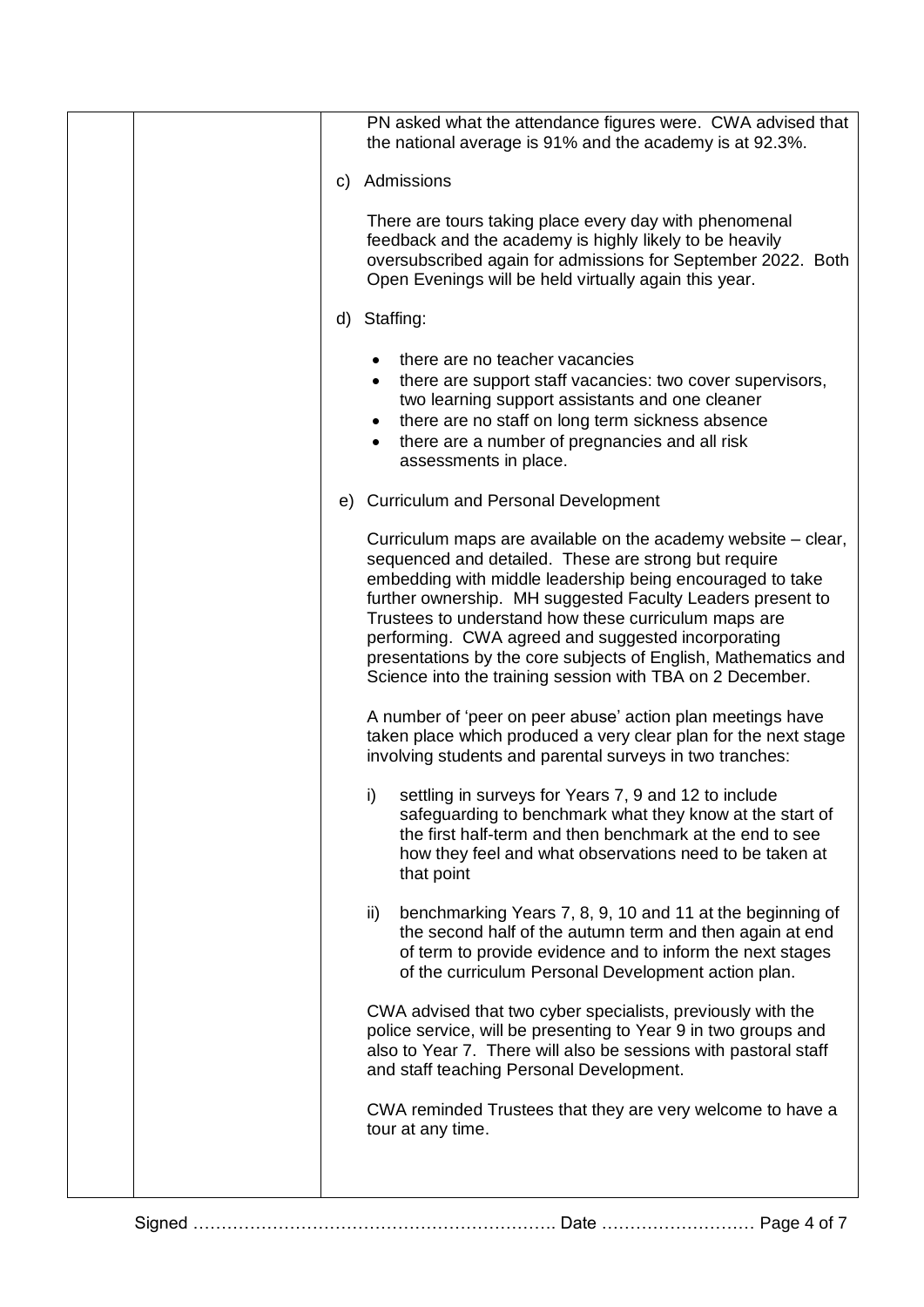| f | Covid-19 Update:                                                                                                                                                                                                                                                                                                                       |
|---|----------------------------------------------------------------------------------------------------------------------------------------------------------------------------------------------------------------------------------------------------------------------------------------------------------------------------------------|
|   | there were 27 cases linked to the academy at the<br>beginning of term with Year 11 being the worst affected.<br>Not one case originated in the academy it would seem.<br>the academy reports every case to the local authority<br>٠<br>the academy is still awaiting any form of input from NHS<br>$\bullet$<br><b>Track and Trace</b> |
|   | all parental queries continued to be responded to<br>the academy is averaging one to two cases per day but<br>$\bullet$<br>none were recorded today                                                                                                                                                                                    |
|   | testing is taking place and over 13,000 testing kits were<br>issued last week                                                                                                                                                                                                                                                          |
|   | CWA attended a NHS webinar regarding the Covid-19<br>Vaccine Immunisation programme for 12-15 year olds and<br>also held a lengthy meeting with the Vaccination Team<br>Leader.                                                                                                                                                        |
|   | Clear communication has been made with parents and<br>carers for the two day programme. First Aid coordinators<br>will be in place as it is found that 10% of people could have<br>a reaction to the vaccination. The Vaccination Team will<br>provide mop up sessions and will also coordinate flu<br>vaccinations.                   |
|   | CWA advised that he would contact the police should Anti-<br>Vaxxers be present outside the academy and not respond<br>to requests to peacefully leave the area as this would be a<br>safeguarding matter.                                                                                                                             |
|   | MJ asked whether consideration had been given to providing flu<br>vaccinations for staff. CWA advised these can be easily<br>secured by staff through external suppliers.                                                                                                                                                              |
|   | g) Site Team summer works                                                                                                                                                                                                                                                                                                              |
|   | i)<br>Mill Road Campus (MRC):                                                                                                                                                                                                                                                                                                          |
|   | completion of boiler room improvements<br>redecoration, carpeting, repairs, deep cleans, office<br>cleaning and window cleaning were completed.                                                                                                                                                                                        |
|   | Fambridge Road Campus (FRC):<br>ii)                                                                                                                                                                                                                                                                                                    |
|   | a cost-neutral office was built in the Student Support<br>Centre<br>painting, decorating, displays and cleaning were                                                                                                                                                                                                                   |
|   | completed<br>a boxing event was held on 28 August for local fighters<br>٠<br>and many families and local community attended.<br>There was £2k profit for the academy from hosting the<br>event.                                                                                                                                        |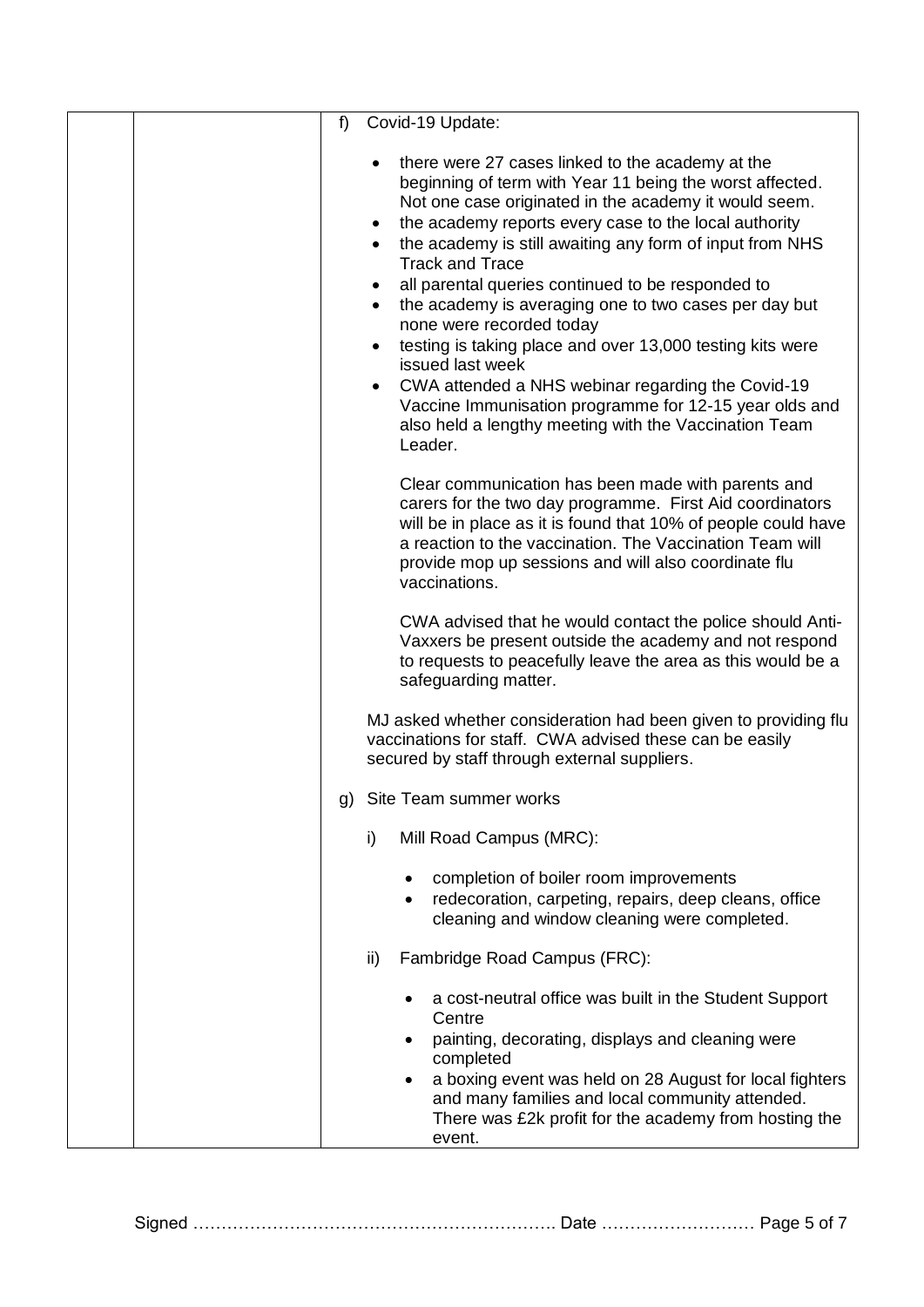|    |                                                            | Percussive Arts and Music School (PAMS) has now<br>transferred to FRC to enable MRC to be closed during<br>the evening.                                                                                                                                                                                                                                                                                                                                                                                                                                     |
|----|------------------------------------------------------------|-------------------------------------------------------------------------------------------------------------------------------------------------------------------------------------------------------------------------------------------------------------------------------------------------------------------------------------------------------------------------------------------------------------------------------------------------------------------------------------------------------------------------------------------------------------|
|    |                                                            | iii)<br>IT                                                                                                                                                                                                                                                                                                                                                                                                                                                                                                                                                  |
|    |                                                            | A great deal of work has taken place to upgrade the firewall<br>and the wireless within the academy.                                                                                                                                                                                                                                                                                                                                                                                                                                                        |
|    |                                                            | <b>Fire Door installation</b><br>iv)                                                                                                                                                                                                                                                                                                                                                                                                                                                                                                                        |
|    |                                                            | MH asked whether there were any concerns raised<br>regarding the site. CWA confirmed that no matters were<br>brought to his attention, however, there is difficulty in<br>finding specialists and products for installing the fire doors<br>which means the replacement programme cannot<br>commence until at least next Easter. The academy has<br>requested an extension of the funding to 31 August 2022.<br>A rigorous assessment of what needs to be replaced will<br>also take place as costs have risen.                                             |
|    |                                                            | Trustees thanked CWA for his comprehensive update.                                                                                                                                                                                                                                                                                                                                                                                                                                                                                                          |
| 13 | Chair's Impact<br>Statement for the<br><b>Summer Term</b>  | Trustees NOTED the circulated report.                                                                                                                                                                                                                                                                                                                                                                                                                                                                                                                       |
| 14 | Key Indicator of<br>Performance (KIP)                      | Trustees NOTED:                                                                                                                                                                                                                                                                                                                                                                                                                                                                                                                                             |
|    |                                                            | 1. the schedules for 2020/21 and 2021/22 and the KIP form<br>template                                                                                                                                                                                                                                                                                                                                                                                                                                                                                       |
|    |                                                            | A discussion took place on whether there should be a Quality of<br>Education and Curriculum committee to include Quality of<br>Teaching and provide a greater focus on Safeguarding, SEND<br>and Disadvantaged.                                                                                                                                                                                                                                                                                                                                             |
|    |                                                            | PN advised that he would discuss this at his first KIP Quality of<br>Education meeting with TBA and would invite other Trustees to<br>attend.                                                                                                                                                                                                                                                                                                                                                                                                               |
| 15 | Trustees' first year<br>report: to receive a               | Mr Bannister and Ms Smart were not present for this meeting.                                                                                                                                                                                                                                                                                                                                                                                                                                                                                                |
|    | brief report from Mr<br>Bannister, Mr Judd<br>and Ms Smart | MJ advised that his first year as a Trustee had been hampered by<br>the restrictions enforced by Covid-19. It had been an interesting and<br>informative year and was pleased to support the SEND KIP.<br>Lessons learned included an understanding of KIP committees, how<br>they worked and how his talents could be used. MJ advised that he<br>would benefit from an oversight of all KIPs to narrow down how he<br>could help and support further. It would also be helpful to have more<br>mentoring. PN thanked him for his first year as a Trustee. |
| 16 | <b>Trustees' Skills Audit</b>                              | Trustees NOTED the requirement to return the annual skills audit<br>proforma.                                                                                                                                                                                                                                                                                                                                                                                                                                                                               |